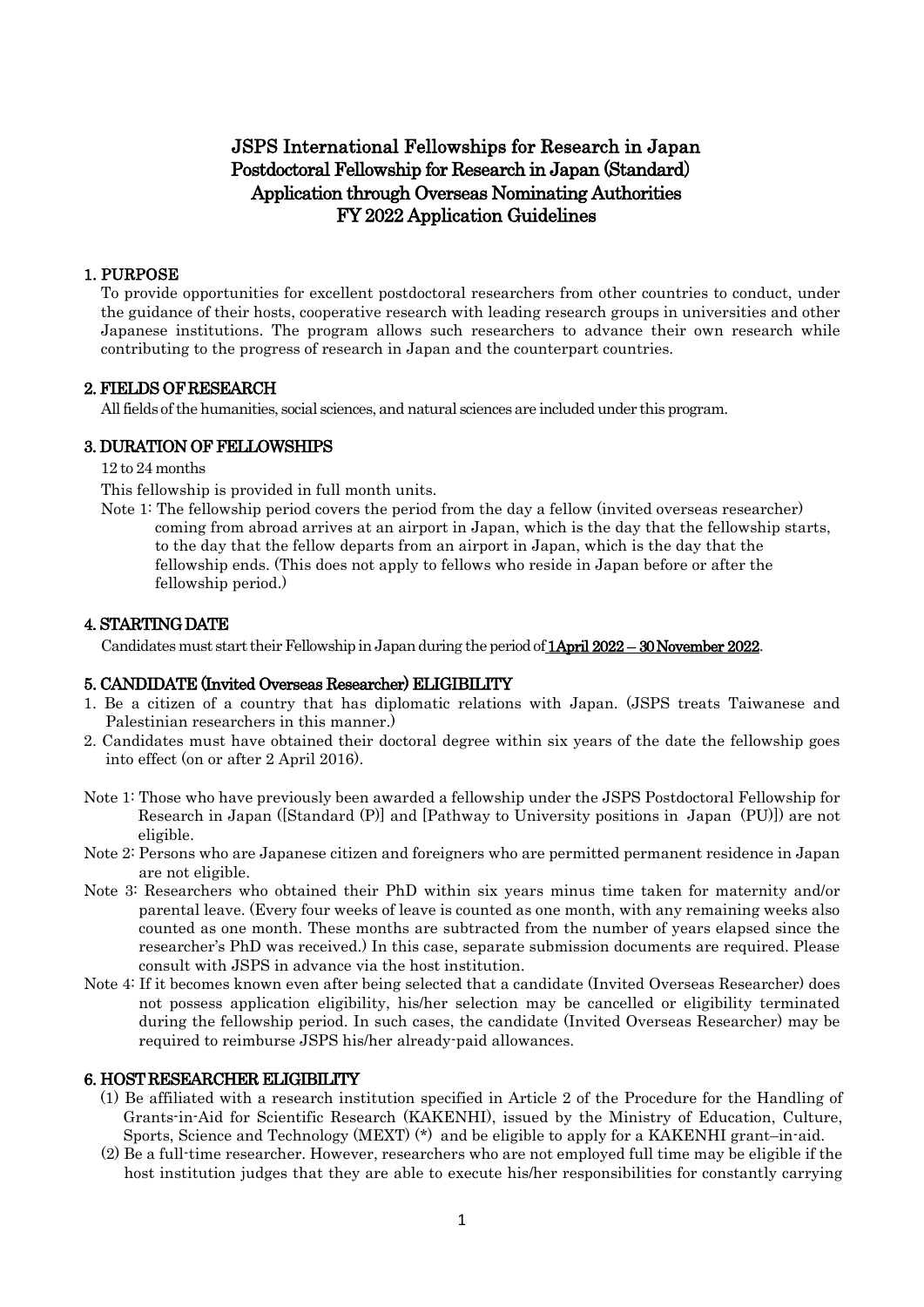out the program throughout the fellowship period including the provision of a suitable research environment (e.g., laboratory, space, facilities and personnel), the same as the full time researchers are able to do.

(\*)Eligible host institutions specified under the above MEXT Procedure are as follows:

1) Universities and inter-university research institutes

2) MEXT-affiliated institutions engaged in research

- 3) Colleges of technology
- 4) Institutions designated by the Minister of MEXT

A Fellow's host researcher may not be changed during the fellowship period. Therefore, if it is known at the time of application that the host researcher will retire, due to reaching retirement age or other reason, during a candidate (Invited Overseas Researcher)'s fellowship tenure, s/he should not be a host researcher.

## 7. TERMS OF AWARD

The amounts of the Awards will be as follows. They are subject to change for budgetary reasons.

- (1) Airfare: A round-trip air ticket (based on JSPS's regulations)
- (2) Maintenance Allowance: ¥362,000 per month
- (3) Miscellaneous: A settling-in allowance of ¥200,000, Overseas travel insurance, etc.
- Note: For the candidate (invited overseas researcher) who has been living in Japan (and has a mailing address) before the fellowship starting date, the "Airfare" of outbound flight and a "settling-in allowance" will not be paid.

A Grant-in-Aid for Scientific Research (Grant-in-Aid for JSPS Research Fellow) is available to cover cooperative research-related expenses. Application for these grants is made by the host researcher through his/her institution. For details, please see the application guidelines for the Grant-in-Aid for JSPS Research Fellow.

URL: https://www.jsps.go.jp/english/e-fellow/data/guideline\_2022/2022\_applicationguideline\_e.pdf

## 8. APPLICATION PROCEDURE FOR PROGRAM

Applications for this program must be submitted to JSPS through an overseas nominating authority. The application process is as follows:

- 1) Contact is made between the candidates (invited overseas researchers) who wish to conduct cooperative research in Japan and their prospective hosts.
- 2) Candidates submit an application to a nominating authority.
- 3) The nominating authority conducts a scientific evaluation to select candidates and nominates them to JSPS.
- 4) Approximately three months after the nomination, JSPS sends out a notice of selection decision to both the candidates and the nominating authorities.
- Note 1: JSPS does not find or introduce host researchers or institutions.
- Note 2: Application deadlines and selection procedures differ by each nominating authority.
- Note 3: When setting the starting date of fellowships, adequate time should be allowed for application processing: e.g., application screening by the nominating authority (time differing by authorities) and selection decision-making by JSPS (about three months).
- Note 4: In addition to receiving applications through overseas nominating authorities, JSPS also accepts applications for candidates from their prospective host researchers in Japan (open recruitment).
- Note 5: Simultaneous applications by one candidate (invited overseas researcher) with different host researchers are not allowed.

## 9. MATERIALS TO BE SUBMITTED

- 1) FY2022 Application Form for JSPS International Fellowships for Research in Japan, Postdoctoral Fellowships for Research in Japan (Standard), for Application through Overseas Nominating Authorities. The application form is to be written by the candidate.
- 2) Letter of acceptance/invitation from the candidate's prospective host researcher in Japan, stating that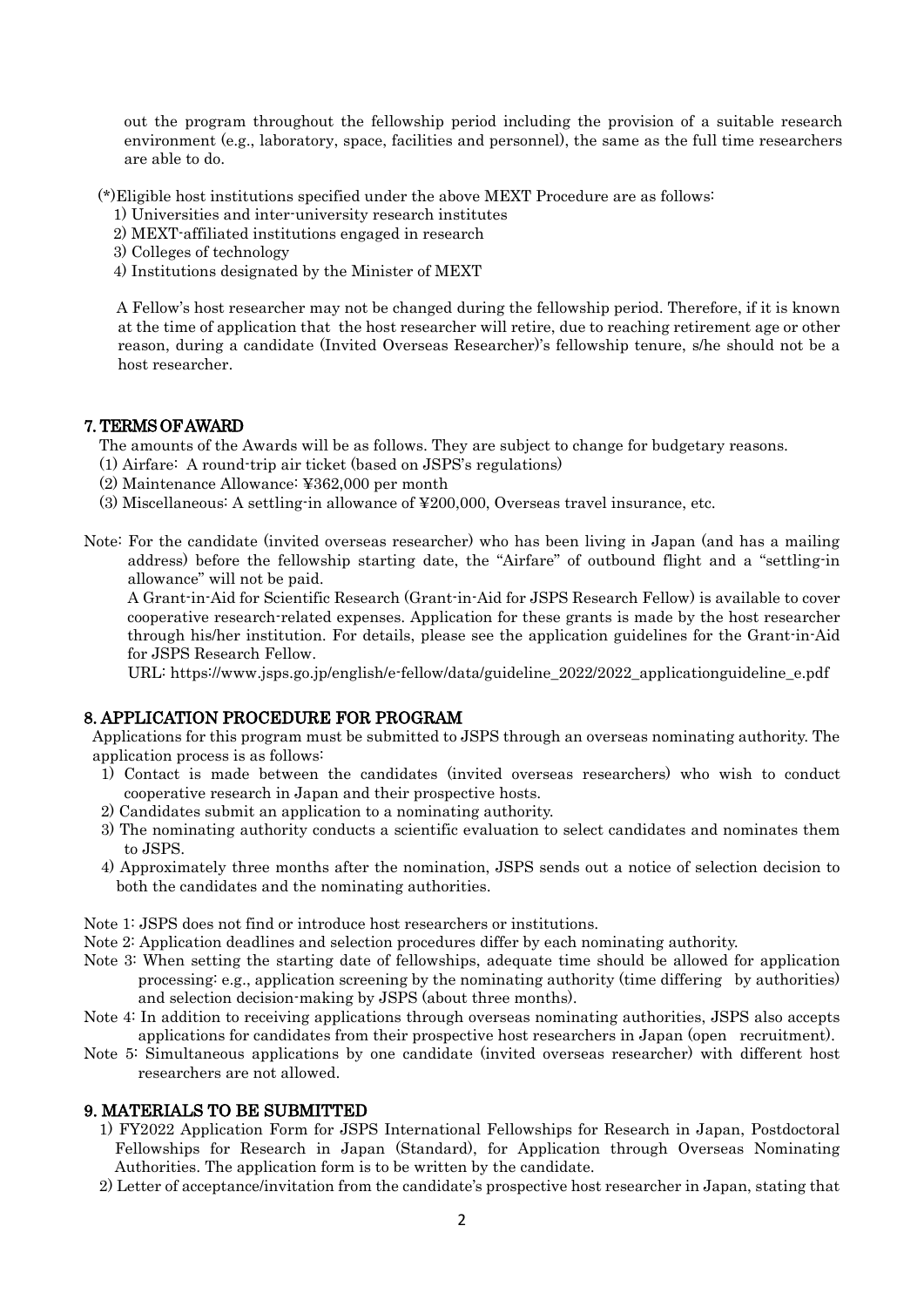s/he accepts the candidate at his /her institution during the period of the fellowship tenure.

The letter should be signed by the host himself/herself. It is preferable that the letter be written on letterhead paper.

- 3) Letter of recommendation signed by the candidate's doctoral supervisor (etc.) (The writer of the letter must be a person other than the candidate's prospective host researcher in Japan). It is preferable that the letter be written on letterhead paper.
- 4) A copy of the candidate's Ph.D. degree diploma or Ph.D. degree certificate.

If the degree has not yet been awarded, a letter is required from the candidate's institution stating the date that s/he will officially receive the degree. In that case, the candidate should submit to JSPS a copy of the Ph.D. degree certificate or Ph.D. diploma promptly before starting his/her fellowship. The diploma or certificate should be signed or stamped with an official seal.

Note: All documents must be in either **English or Japanese**. When the original document is in another language, please be sure to attach an English translation (which does not need to be an official translation, and may be done by the host or candidate).

## **NOTICE**

※As the situation of the novel coronavirus changes, we may consider applying flexibility in our handling of some of the entry items in the Application Guidelines.

### 1. False information etc., in the application form

Should JSPS determine any information in an application to be falsified, plagiarized or otherwise flawed, including a forged signature, the application will be rejected or, if already awarded, the fellowship will be cancelled.

### 2. Response to acts of research misconduct and funding misuse

JSPS will take appropriate measures (e.g. terminate project, require reimbursement of part or all of allocated funds) in cases of misuse of research funds, specific research misconduct (e.g. fabrication, falsification, plagiarism), unjustifiable acts (e.g. discrimination, harassment), or violation of laws.

Please refer to the following websites for "Rules for Responding to Misconduct and Misuse of Funds in Research Activities", with regard to measures taken against misuse of research funds.

Postdoctoral Fellowships: https://www.jsps.go.jp/english/e-fellow/guideline\_03.html

### 3. System for implementing the "Guidelines for Responding to Research Misconduct"

When making proposals to JSPS and conducting research activities, research institutions are to follow the "Guidelines for Responding to Misconduct in Research" (adopted by MEXT on 26 August 2014)." If MEXT judges via the results of an inspection that a research institution's system is inadequate or defective, it or an independent administrative institution under MEXT's jurisdiction may cut or reduce the indirect budget allocation of the institution's competitive funding.

#### 4. Research ethics education coursework

To promote the proper conduct of research activities and prevent misconduct in advance, it is first necessary to raise the level of researcher ethics within research institutions. Host institution (host researcher's institution) are therefore to establish educational courses for candidates (invited overseas researchers) to take in research ethics.

(References) Learning materials on avoiding misconduct in research activities

1) For the Sound Development of Science—The Attitude of a Conscientious Scientist— by Editing Committee of Japan Society for the Promotion of Science ;

https://www.jsps.go.jp/english/e-kousei/ethics.html

- 2) e-Learning Course on Research Ethics [eL CoRE] ; https://elcore.jsps.go.jp/top.aspx
- 3) APRIN e-learning program (eAPRIN)
- 4) Research ethics courses conducted by Institutions based on the "Guidelines for Responding to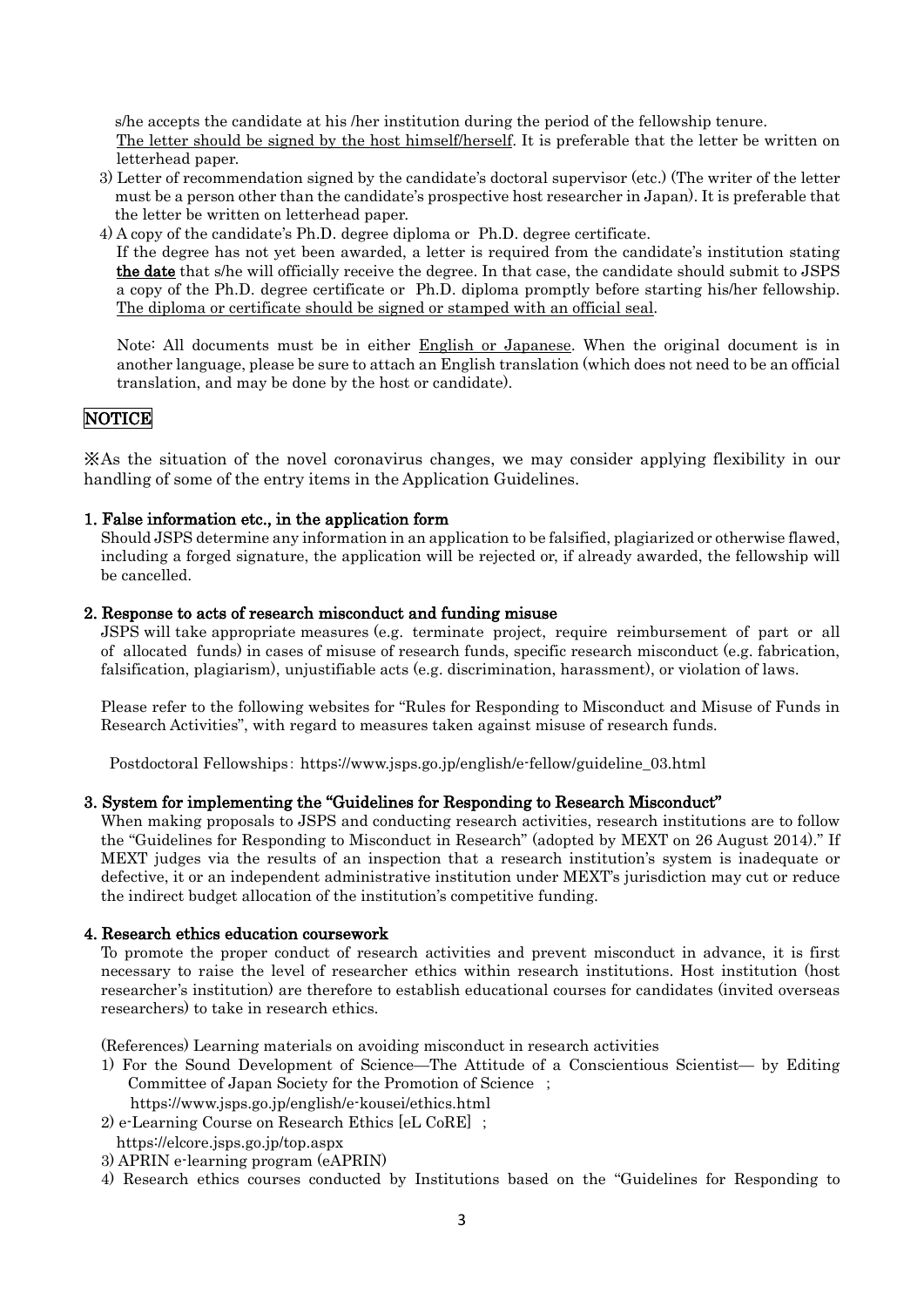Misconduct in Research" (Adopted by the MEXT on 26 August 2014)

## 5. Handling of personal information

Personal information contained in application materials is to be strictly controlled in accordance with the "Law to Protect Personal Information Held by Independent Administrative Institutions" and JSPS's own regulations for protecting personal information. JSPS uses such information exclusively for the purpose of implementing its programs. (This may involve the provision of personal information to external companies commissioned to electronically process and/or manage program-related data.) If selected for a fellowship, candidates (invited overseas researchers) should note that their name, nationality, title and affiliated organization, research theme, fellowship tenure, host institution, host researcher's name and title and research reports may be given public access. For researchers located within the European Economic Area which embodies the EU, their agreement is to be obtained to comply with the above-stated "handing of personal information" in line with the "General Data Protection Regulation (GDPR)."

## 6. Research conducted for a military purposes

JSPS does not support any research related to military affairs.

## 7. Security Trade Control

Much research on cutting-edge technology is being conducted in Japan's research institutions. Along with Japan's advancing internationalization, there has been an increase in the number of foreign students and overseas researchers residing in Japan. This has increased the risk of advanced technologies and research materials and equipment leaking out and for them to be used in the development and production of weapons of mass destruction (WMD). Research institutions are to take systematic measure to keep research results and products that can be diverted to military use out of the hands of WMD developers, terrorist groups, and other persons whose activities are suspect.

In Japan, export controls (\*) are carried out under the Foreign Exchange and Foreign Trade Act (Act No. 228 of 1949) (hereinafter referred to as "Foreign Exchange Law"). Therefore, in principle, in order to export (provide) cargo and technology regulated by the Foreign Exchange Law, it is necessary to obtain permission of the Minister of Economy, Trade and Industry.

Starting with the Foreign Exchange Law, candidates (invited overseas researchers) must follow all of Japan's pertinent laws and ordinances, guidelines, and directives. If research is conducted in violation of these laws and ordinances, measures and penalties prescribed in them may be enforced along with the termination of the candidate's research funding or his/her scheduled allocation of research funding.

### (\*) Export controls

Japan's Security Export Control System established on the basis of international agreements mainly consists of (1) "List rules" which require permission of the Minister of Economy, Trade and Industry in principle when exporting cargo or providing technology that carry specifications and/or functions higher than certain levels, such as carbon fiber and numerically controlled machine tool etc., and (2) "Catch-all regulation" which requires permission of the Minister of Economy, Trade and Industry when exporting cargo or providing technology that are not subject to regulation under the List rules but do fall under certain regulatory requirements (application requirements, consumer requirements and/or informed requirements).

Not only export of cargo but also provision of technology will be subject to the regulation by the Foreign Exchange Law. When providing a "List rules" technology to nonresidents or providing it in a foreign country, prior permission for provision is required. "Provision of technology" includes not only providing technical information such as design drawings, specifications, manuals, samples, and prototypes via storage media such as paper, mail, CD, USB memory, but also providing work knowledge and technical assistance at seminars through technical instruction, skill training etc. Researchers should be aware that there may be case in which technologies subject to regulation by the Foreign Exchange Law are involved when mentoring foreign students and/or joint research activities with oversea groups.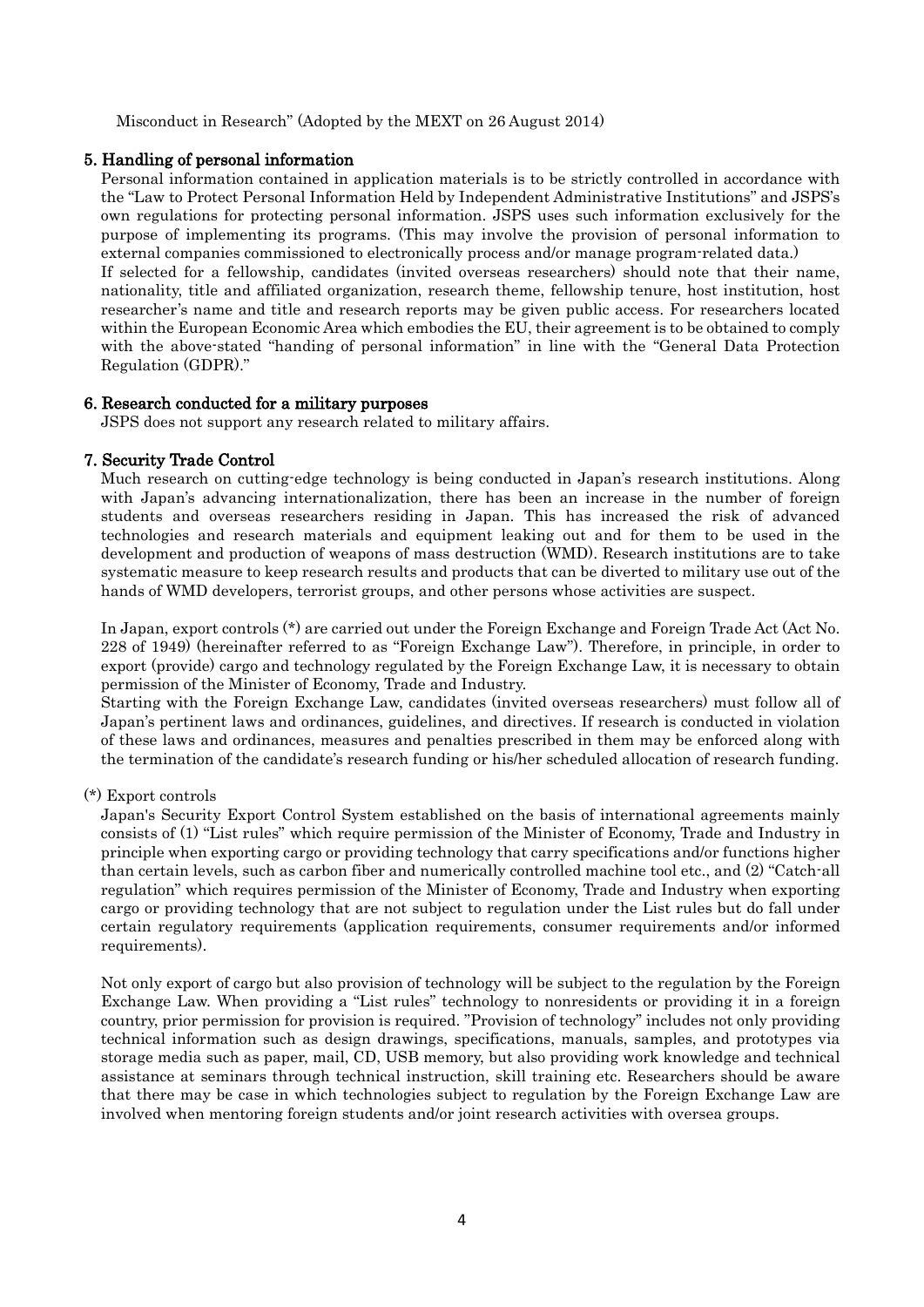#### 8. Approximate number of fellowship awarded and amounts of award

The amounts of the Awards are subject to change for budgetary reasons.

#### 9. Obligations and procedures after being provisionally selected

Candidates (invited overseas researchers), host researchers and host institutions should read the "Program Guidelines" enclosed with the award letter for information on their obligations under the program, procedures to be carried out, and rules to be followed (e.g. conditions for taking temporary leaves of absence, for using the research support allowance). You may refer to the past Program Guidelines posted below.

URL: https://www.jsps.go.jp/english/e-fellow/guideline\_03.html

## 10. FAQ

FAQ on this program are provided on the following websites. Please refer to them if there is something unclear to you with regard to making an application or procedures to follow after you are selected. Postdoctoral Fellowships: https://www.jsps.go.jp/english/e-fellow/faq.html

## OBLIGATION OF THE CANDIDATE AND HOST RESEARCHER (INCLUDING MEASURES AGAINST MISCONDUCT AND MISUSE OF FUNDS)

The host researchers, candidates (invited overseas researchers) and host institutions should bear the following ten points in mind when applying for the program, and should observe them if selected for a fellowship. After selection, they will be expected to observe the regulations and procedures stipulated in the Program Guidelines for the JSPS International Fellowships Program. If either the candidates (invited overseas researchers) or host researcher should fail to do so, the fellowship may be withdrawn, allowances (including airfares) stopped, and already-paid allowances (including research grants) reclaimed.

- (1) So as to allow the smooth progress of the candidate's research in Japan, before submitting an application, the host researcher shall fully inform the candidate of conditions at the host laboratory, including his/her status under the fellowship, and will ascertain the candidate's acknowledgement to accept those conditions.
- (2) The host researcher will, in cooperation with the administration office of the host institution, provide a suitable arrangement for the candidate to pursue his/her joint research and other research activities. The host researcher will also assist the candidate, when needed, with immigration processing (including applying for a "certificate of eligibility"), securing domicile and other matters related to his/her stay in Japan.
- (3) During fellowship tenures, the host researcher is advised not to commit such acts of discrimination or abuse with regard to his/her candidate, and should be particularly careful of what s/he says or does cannot be interpreted as committing such acts. If a researcher should commit such an unethical act and be punished via measures imposed by the host institution, s/he will be restricted from applying for the JSPS International Fellowships Program for a period of five years starting from the day that the punishment is administered.
- (4) During their tenures, candidates shall not, either in or outside the host institution, infringe in any way on the human rights of others, including racial or gender discrimination or other forms of abuse.
- (5) As a rule, fellows shall stay in Japan continuously during the tenure of their fellowships and concentrate on their research at the host institution. Candidate may not engage in other work, neither paid nor unpaid, during their tenures. Candidates may, however, suspend their fellowships for the purpose of childbearing or infant nursing. Candidates may not receive any remuneration for their research activities carried out under the JSPS Fellowship Program for Research in Japan.
- (6) The host researchers and candidates shall follow the rules established by the host institution and JSPS prohibiting acts of research misconduct, e.g., fabricating or falsifying research results.
- (7) The candidate and host researcher must submit a research report using separately prescribed format before the deadline set by JSPS.
- (8) When presenting or publishing the content or results of research conducted under the fellowship, the JSPS fellowship should be acknowledged.
- (9) The host institution shall inform both the host researcher and the candidate of the rules that it and JSPS have established to prevent research misconduct and misuse of research funds and of the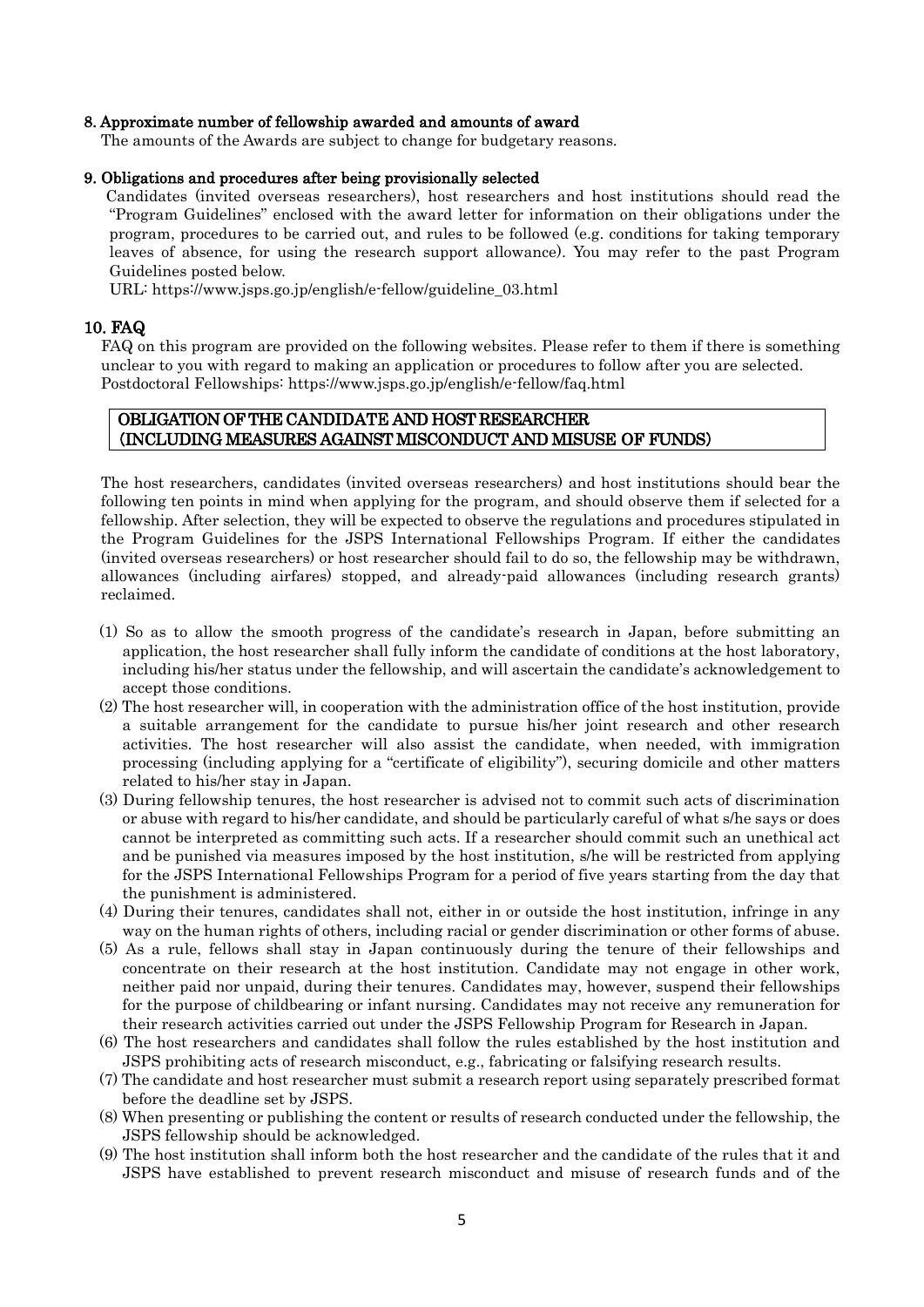penalties for violations.

(10) The host institution shall take first responsibility for the candidate's actions, so must be proactive in preventing any discrimination, misconduct or misuse on the part of the candidate during his/her tenure. If any such problems should occur, the host institution will endeavor to resolve them.

## OTHER RELEVANT ISSUES

### 1. Cooperation in carrying out site surveys and questionnaires

Site surveys are carried out on host institutions for the purpose of verifying the program's implementation system and the management, execution and auditing of program funding. Host researchers and candidates are asked to cooperate in these surveys. Also, questionnaires are carried out for the purpose of improving JSPS programs. Host researchers, Candidates and host institutions will be asked to fill out these questionnaires.

## 2. Promotion of "Open Access" to the research papers supported by JSPS International Fellowships for Research in Japan

JSPS endorses general policy of promotion of open access of publications of research results funded by public grants including KAKENHI. Note that open access is not mandatory if there are justifiable reasons for deferral such as copyright-related issues, or insufficient repository infrastructure at the research institution. The open access implementation policy of JSPS is given on the following webpage: URL: https://www.jsps.go.jp/data/Open\_access.pdf

#### (1) [Reference 1: What is "Open Access"]

Open access refers to the basic idea that research papers published in peer-reviewed journals should be made freely accessible by anyone.

#### (2) [Reference 2: Different Routes to Open Access]

There are 3 main ways of open access implementation 1) to 3) below)

- 1) A way to make open the access to the article which is published in the conventional subscription fee type academic journal after a certain period (Embargo) (\* 1) (for example 6 months later) by opening the final manuscript to an Institutional Repository  $(* 2)$  established by the research institution to which the author belongs, or by opening the final manuscript to the website etc. established by the researchers (self-archiving)(\* 3).
- 2) A way to make the article open access by posting the article on the Web established by the research community or public institution.
- 3) A way to make the article open access immediately by paying the publication fee (APC: Article Processing Charge) by the author of the article.
- \*1: "Embargo"

The predetermined period from the time of publication of an article in an academic journal to the time of release so that it can be posted on an online open access archiving system (repository).

\*2: "Institutional Repository"

An online archiving system created by university or research institution for storage and dissemination of the intellectual products. Institutional repositories play important roles in the reform of academic information distribution by enabling the researchers register their own articles, such as the transmission of research and education achievements of the research institution, PR for both the research institution and the researcher, guaranteeing the accountability of research and education activities towards society, and the long-term conservation of intellectual products.

\*3: "Self-archiving"

"Self-archiving" refers to online posting of articles published in academic journals, dissertations, or data by those other than the publisher, (the researcher or research institution) generally on their institutional repositories.